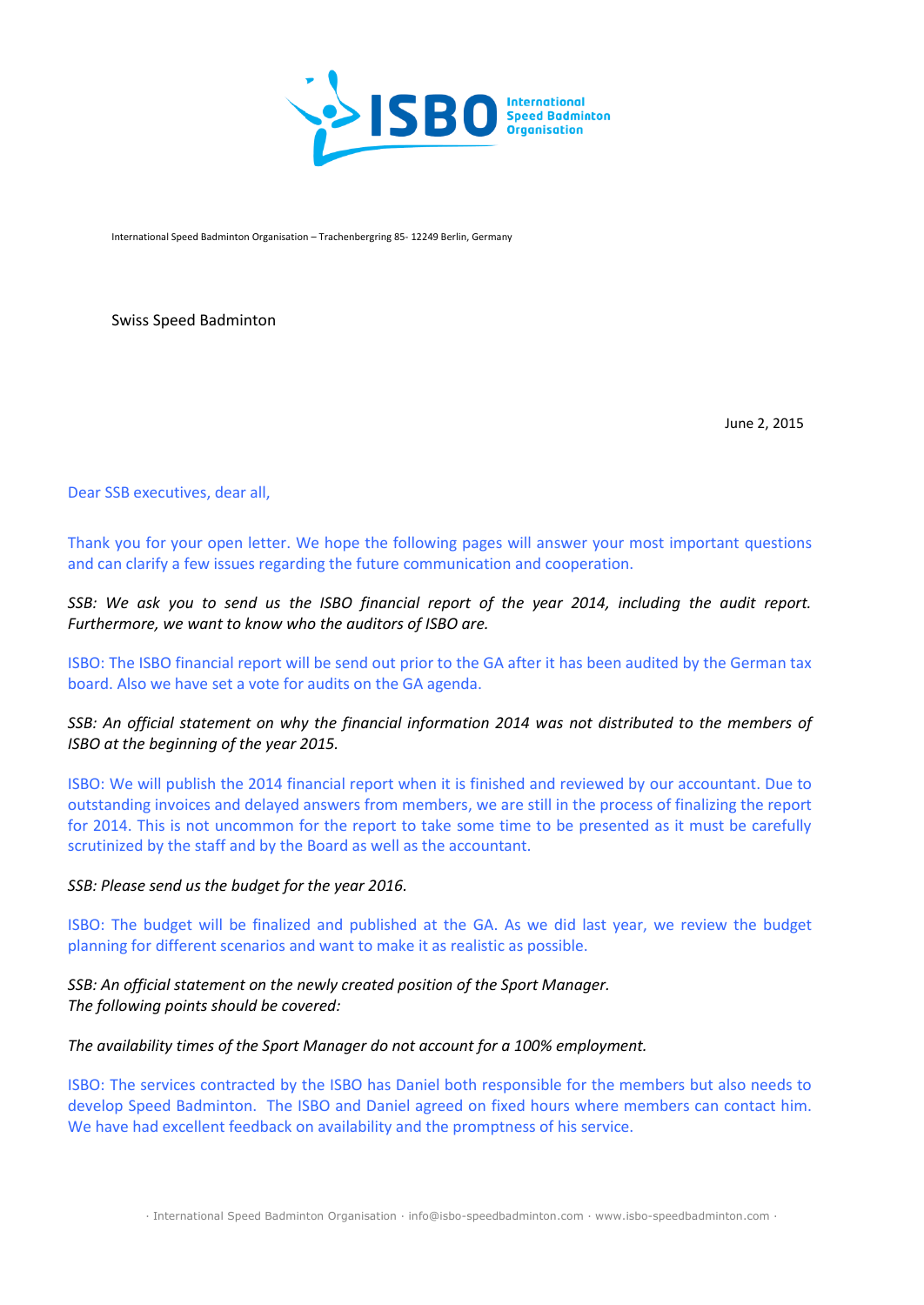*SSB: As we all know, Daniel Gossen's former employer was Speedminton GmbH. We want to know how it is ensured, that the Sport Manager acts fully on behalf of ISBO and the sport Speed Badminton and not for the sponsor Speedminton GmbH.*

ISBO: The outcome of his work and the daily communication with the board clearly shows us that he is fully committed to his work with the ISBO. Also, we as the board strongly trust Daniel and our long term partner and sponsor and its employees that there are no hidden agreements.

*SSB: Where in the organisational chart is the position of the Sport Manager and to whom does he report?* 

ISBO: The SM position has been created after the 2014 GA where the hiring has been agreed on.

He reports directly to the ISBO board members if it comes to strategic tasks, projects and reports the daily business inquiries. Also, he will report to the ISBO members at each GA and communicates with the athletes and officials via newsletters, emails and social media at least once a month.

*SSB: All ISBO members pay the same annual fee of EUR 250, but they do not have the same voting rights on the association meeting. According to the statutes, the voting rights are still dependant on the size of a member. We ask you for an explanation how this is justifiable.* 

*We would expect to vote on an amendment of the statutes §7.5 concerning the votes on the Assembly of Delegates 2015.* 

ISBO: At this point in the development of the ISBO, we asked for a nominal fee of EUR 250 from each member. We do know that many international sport federations (IF) charge their membership fee based on the size of their budget and/or the number of members (players/coaches/officials) in their respective national organizations. Thus the larger the budget and/or membership numbers, the more a member federation would have to pay. However, these larger organizations expect more power in the decisionmaking as a result.

Please clarify your request by sending us a detailed proposal how you would like to see.

*SSB: We ask for a half-year report of the new Sport Manager with an overview of his achievements for ISBO including a report including a comparison of budget figures with actual figures.* 

ISBO: All information in this regards will be given at the GA. Also we can add this proposal for a semiannually report to the agenda for the GA. Please confirm.

*SSB: We ask for an official statement on why the Assembly of Delegates 2014 was not held and protocolled properly. The Protocol does not include any information on the representatives of each country. There is no information on the majority of votes.* 

ISBO: The votes per country are in the sheet on page one of the protocol. We will add the name list of the assembly asap. Thank you for bringing this to our attention.

*SSB: Some of the participants were not ISBO members and we are wondering why those people were eligible to vote anyway in the Assembly of Delegates.* 

ISBO: Please tell us who you are referring to. From our recollection of the meeting, no one voted who was not able to vote. As well, no delegation mentioned this at the last GA and for nine months no one has said anything to us about it.

*SSB: We expect a proper held and protocolled Assembly of Delegates in 2015!*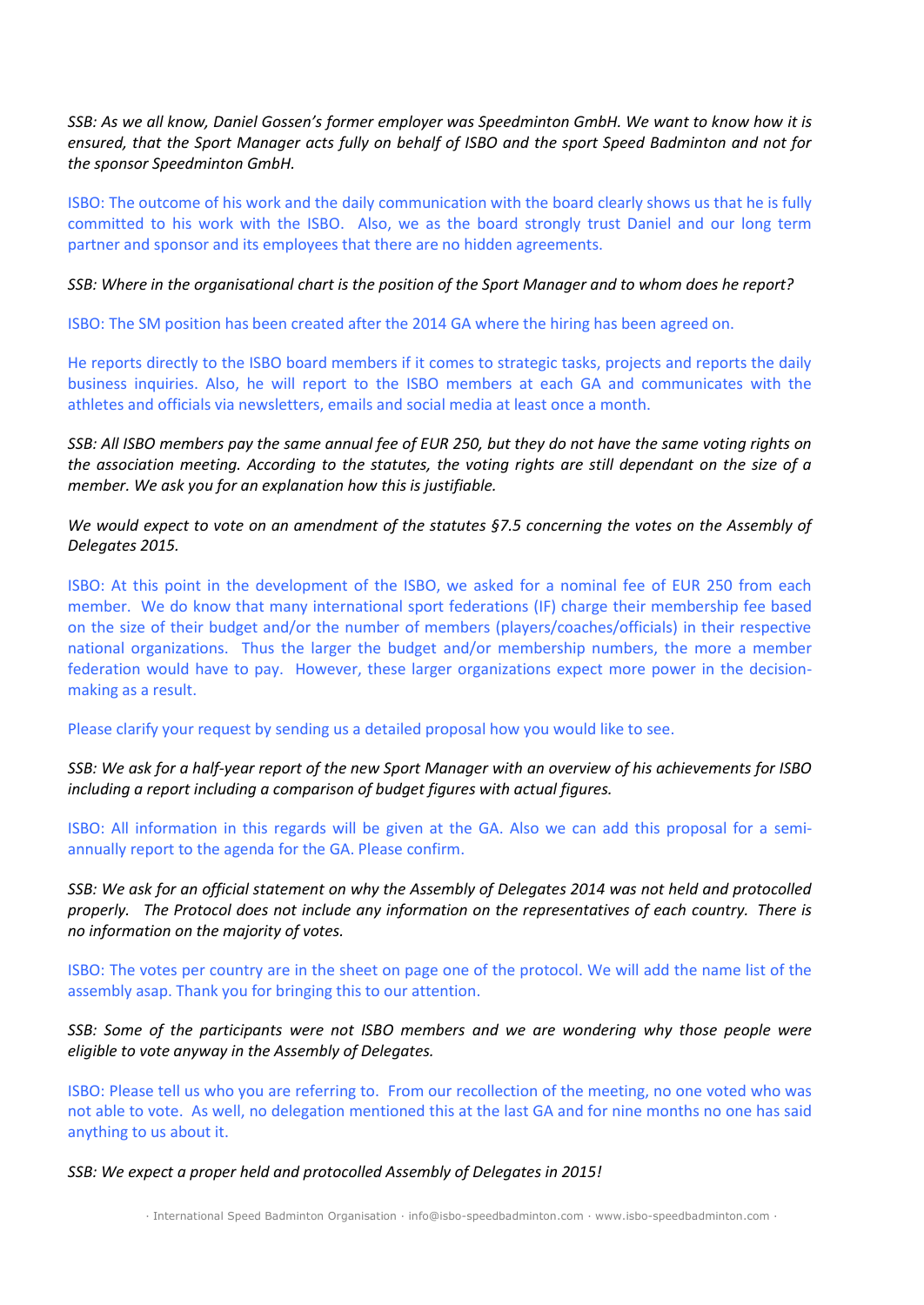ISBO: The GA has been held according to the German BGB and the protocol has been accepted by the court in Germany. You need to clearly explain what your expectations are.

*SSB: We want an official statement on the name of our sport. For our marketing measures, we need to know if Speed Badminton will be the name for the future. Otherwise, we ask you to inform us on the new name by august 31 2015, at the latest.* 

ISBO: The topic is on the agenda for the GA 2015. We are not able to move on here without an official vote.

*SSB: We ask you for an official statement on the continuation of the tournament software Ophardt, even though the workgroup (convened at the Assembly of Delegates 2014) recommended the change to the «Tournament Software».* 

ISBO: After reviewing the report from the workgroup and discussing it in the board we have made the following conclusion:

Both systems shall be tested by the representatives of our member organizations within the first months in 2015 and we will have a vote at the GA. This decision has been communicated to the head of the workgroup with the direction to make sure that we get a free test account from Tournament Software.

Unfortunately this was not possible because Tournament Software did not agree in this.

That is the status quo and we have not seen any further development in this matter within the last weeks.

*SSB: We ask for a change of the statutes, which includes a paragraph that excludes the ISBO-members of any liability.* 

ISBO: Thanks you for the proposal. We will check this matter and put it on the GA agenda.

*SSB: We ask for a national sponsoring concept of the ISBO that can be used by all members.* 

ISBO: Thank you for the proposal. We think this is a great service for our members and will start working on this asap.

*SSB: We want to know, if there is a sponsoring concept for the ISBO and how the association tries to find new financial resources.* 

ISBO: Will be part of the Sport managers report. Up to this point, we have been focusing on finding sponsors for the WC 2015.

*SSB: We ask you for an official statement on the special status of the Swedish association until they were added as an ISBO-member only a few weeks ago, including documents on the license fees paid. Background: Sweden was not a member of the ISBO at least until March 2015. Nevertheless, players from Sweden could take part at ISBO tournaments already in the past, the Swedes were allowed to hold ISBO tournaments in the past and some representatives were part of the ISBO Assembly of Delegates 2014.* 

ISBO: The Swedish Speed Badminton Organization has joined the ISBO on March 10th 2015. We have already answered your request here on September 14<sup>th</sup> 2014:

You are right with the fact that the Swedish Speed Badminton Federation is not registered and therefore could not become an ISBO member so far. The reason why we allowed them to participate in ISBO